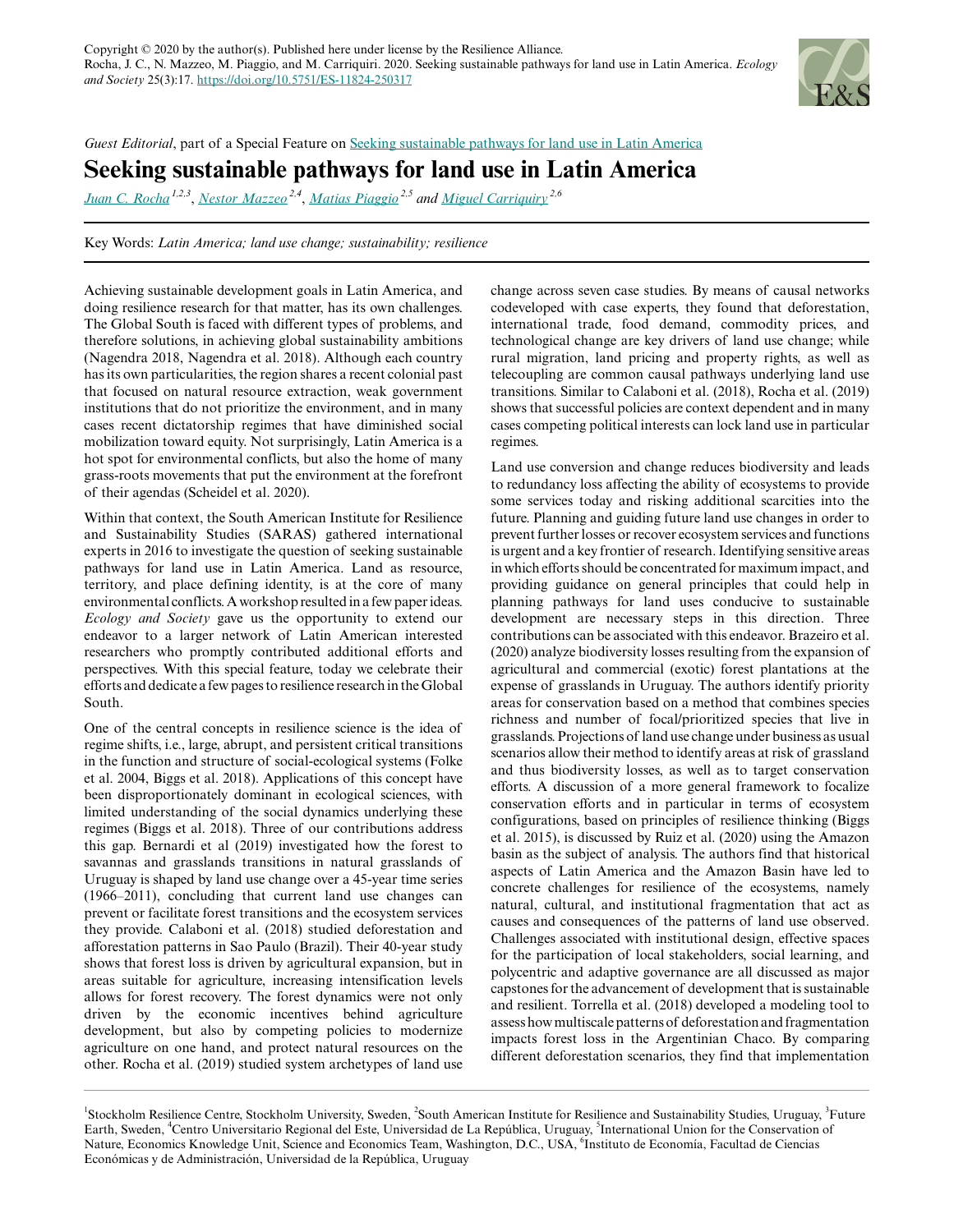of regional corridors and the type of deforestation practices in local plots can increase forest connectivity and avoid the loss of important forest functions and services. Forest fragmentation can be managed and avoided by combining a suit of conservation and forest use activities across regional and local scales.

Deforestation and the associated consequences for the provision of local and global ecosystem services has been a focus of intense and renewed research. There is a large body of research addressing proximate and distal causes of land use change in general and deforestation in particular, analyzing possible strategies to stop or (sometimes) hopefully reverse them. Less attention has been paid to intrinsic drivers or motivations for deforestation. A contribution of this special feature (Rueda et al. 2019) specifically addresses this gap by studying the intrinsic motivations for deforestation using a new instrument based on self-determination theory implemented through a survey on a sample of rural households in Colombia. In particular the sample targeted settlers of an active deforestation frontier. The authors find that intrinsic motivation is positively correlated with less self-reported deforestation. The opposite is observed for unmotivated individuals and for those that would expect payments for conservation. These findings provide relevant information for the design of policies and interventions by better tailoring incentives and motivation for more effectively reducing deforestation.

Traditional ecological knowledge (TEK) is a key component for building adaptive capacity and resilience (Berkes et al. 2003, Biggs et al. 2018). Two of our contributions explore its role in the context of agricultural practices in the Amazon. Slash-and-burn shifting cultivation is common in indigenous societies in the Amazon basin (Schritt et al. 2020). The large land use of this farming practice is of increasing concern because of population growth and losses of territory. In this scenario, Schritt et al (2020) evaluate the feasibility of transforming shifting cultivation into a permanent cropping system by application of Terra Preta practice in the Ecuadorian Amazon. They find it is possible to close nutrient cycles locally to generate permanent farmland by combining knowledge and practices of the indigenous communities.

The study of Fonseca-Cepeda et al. (2019) explores the agriculture systems in the Colombian Amazon denominated chagras, a traditional production of indigenous peoples. This ethnographic study reveals several TEK transformations during 1970–2016, particularly changes in land use, temporality of land use, and production diversity. The transformations analyzed demonstrated an important adaptive capacity of the chagra systems in response to social and economic drivers.

Latin America, as in many other parts of the world, is rapidly becoming urban; most of the population today lives in cities. In this context, urbanization continues to drive informal settlement growth on land exposed to hazards (Smith et al. 2020). Medellín (Colombia) is a relevant example for exploring landslide riskreducing strategies for informal settlements from the community and state perspectives, and for understanding the main barriers and identifying viable approaches. Smith et al. (2020) compare two configurations of community-local government for negotiation (Cabildo Abierto and local government-community Working Group). Their main results highlight the relevance of overcoming the state-community stand-off over land occupation

rights, by reframing the problem away from conventional longterm land use planning issues toward issues of safety in the short and medium term (involving both community and local government). Greater openness and flexibility emerge as key attributes in the negotiation processes.

Successful management of common resources depends on understanding the political context in which they are managed, their actors, their mental models, and the potential trade-offs or conflict of interest that emerge from different political processes. Two contributions fall within this line of inquiry. Walters et al. (2019) developed a novel method of eliciting mental models from visual boundary objects in social-ecological contexts by combining content analysis with theoretical frameworks for boundary objects and systems thinking. Visual artifacts such as knowledge maps are used in hydropolitical contexts to understand and facilitate discussion across scales about challenges and opportunities from multiple perspectives (Walters et al. 2019). Their framework enables insights into the collective mental models of stakeholders, organizations, and decision-making institutions, and their priorities, vulnerabilities, and adaptation strategies in the case of the Pilcomayo basin. Similarly, the Wallbott et al. (2019) study reveals the opportunities and challenges of current payment for ecosystem services (PES) programs in Costa Rica including the REDD+ approach, by mapping relevant stakeholders with influence on the forestry policy design and implementation. Although Costa Rica is a leader on the implementation of PES and REDD+, challenges remain in how to integrate agriculture and environmental policies for a climate smart landscape planning.

Thanks to the authors' contributions and the dedicated work of the reviewers, this special feature delivers a broad spectrum of topics, problems, methods, and possible solutions to sustainable land use in the Latin American context. We hope the reader finds value and inspiration on that diversity. The 12 papers in this collection advance our understanding of land use regime shifts, land use planning and management, intrinsic causes of deforestation, the role of traditional ecological knowledge as source of adaptive capacity, the challenges of rapid urbanization, as well as the role of mental models on managing transboundary resources. Nobel Prize winner Elinor Ostrom advocated for better understanding of the diversity of social-ecological contexts by reminding us that there are no silver bullet solutions to environmental problems (Ostrom 2007). We hope the papers of this special feature help us recognize and value such diversity of contexts, sustainable solutions, and offer insights for future theory development.

*Responses to this article can be read online at:* [http://www.ecologyandsociety.org/issues/responses.](http://www.ecologyandsociety.org/issues/responses.php/11824) [php/11824](http://www.ecologyandsociety.org/issues/responses.php/11824)

## **Acknowledgments:**

*This special feature was supported by the South American Institute of Resilience and Sustainability Studies (SARAS). We thank the authors and reviewers that made this volume possible.*